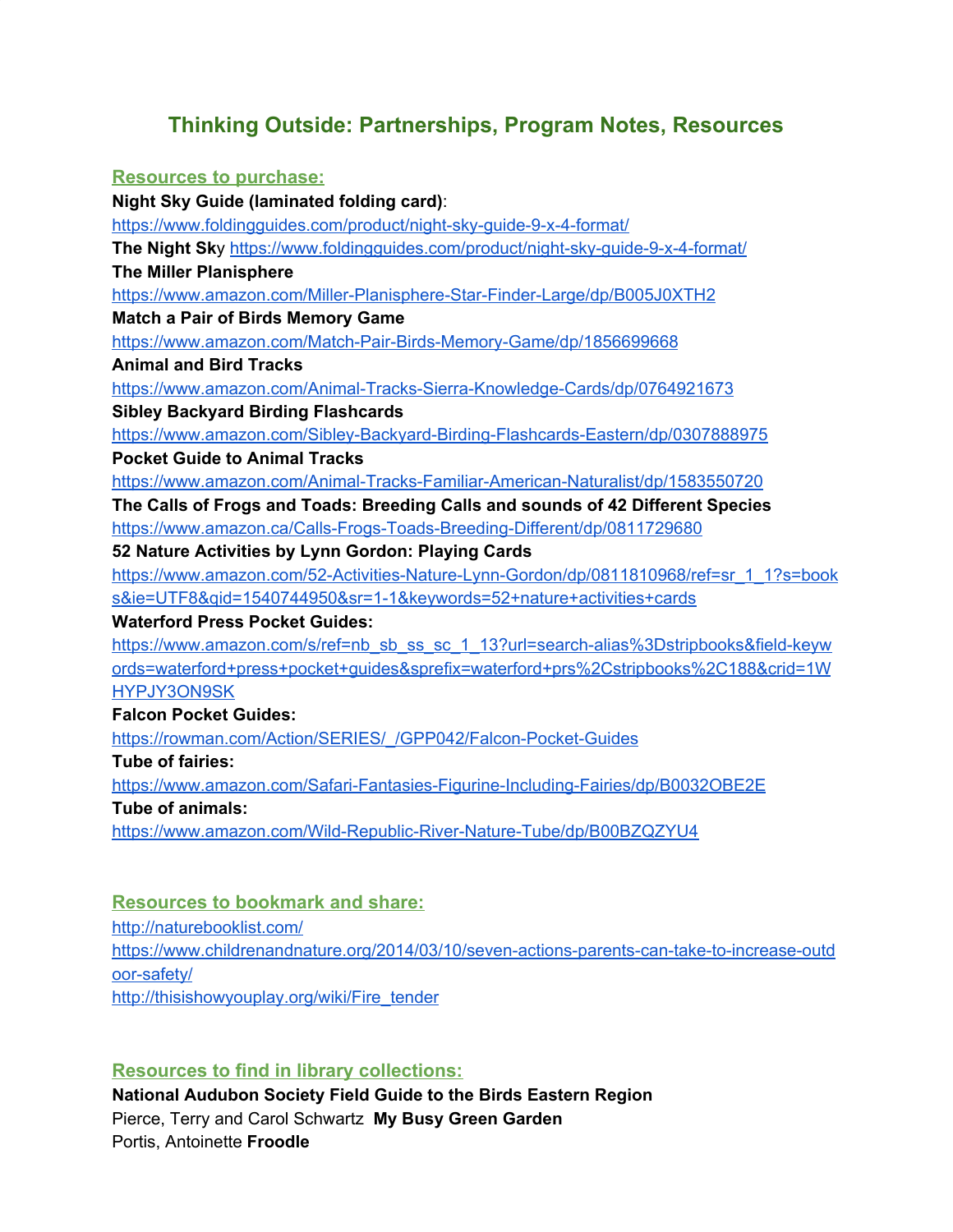Singer, Marilyn and LeUyen Pham **A Stick is an Excellent Thing: Poems Celebrating Outdoor Play**

Rompella, Natalie and Margo Burian **Don't Squash That Bug! The Curious Kid's Guide to Insects**

Seeger, Laura Vaccaro **Green** Schaeffer, Carole Lexa and Pierr Morgan **The Child's Garden: Growing Food in the City** Siddals, Mary McKenna and Patrice Barton **Bringing the Outside In** Rockwell, Anne and Harlow Rockwell **My Spring Robin** Grice, Gordon **A Cabinet of Curiosities** Louv, Richard **Vitamin N Last Child in the Woods: Saving our Children from Nature-Deficit Disorder** Gooley, Tristan **The Lost Art of Nature's Signs** Worroll, Jane and Peter Houghton **Play the Forest School Way** Gooley, Tristan **How to Connect with Nature** Kane, Tracy **Fairy Houses** Kane, Tracy and Barry Kane **Fairy Houses Everywhere!** Applegate, Katherine **Wishtree** Kelly, Jacqueline **The Evolution of Calpurnia Tate** Fleischman, Paul **Seedfolks**

#### **Resources to create:**

Nature-themed early childhood story kits (for the public), including stories, nonfiction, a DVD and/or CD, an activity book for adults to use, and a game or equipment to play with. RCS Community Library has developed kits on the following themes:

- Bird Watching
- Hello Ocean
- Pond Science
- Backyard Creatures
- Homes for Everyone
- Science With Roots
- Weather Watch

#### **Presenter possibilities:**

Anita Sanchez http://anitasanchez.com/ George Steele https://georgesteele.webs.com/ Reptile Rescue <http://rhondasreptiles.com/parties/reptile-rescue-new-lebanon-ny/> (?); Whispering Willow Wild Care Live Bird Program <https://www.whisperingwillowwildcare.org/> Ron Glasser <https://www.spotlightnews.com/news/2014/04/16/shell-shocked/> <https://www.facebook.com/Discovery-Hall-191138111373/> - Brought shells to Rose Stuart's summer storytime; didn't charge. 518-669-0043